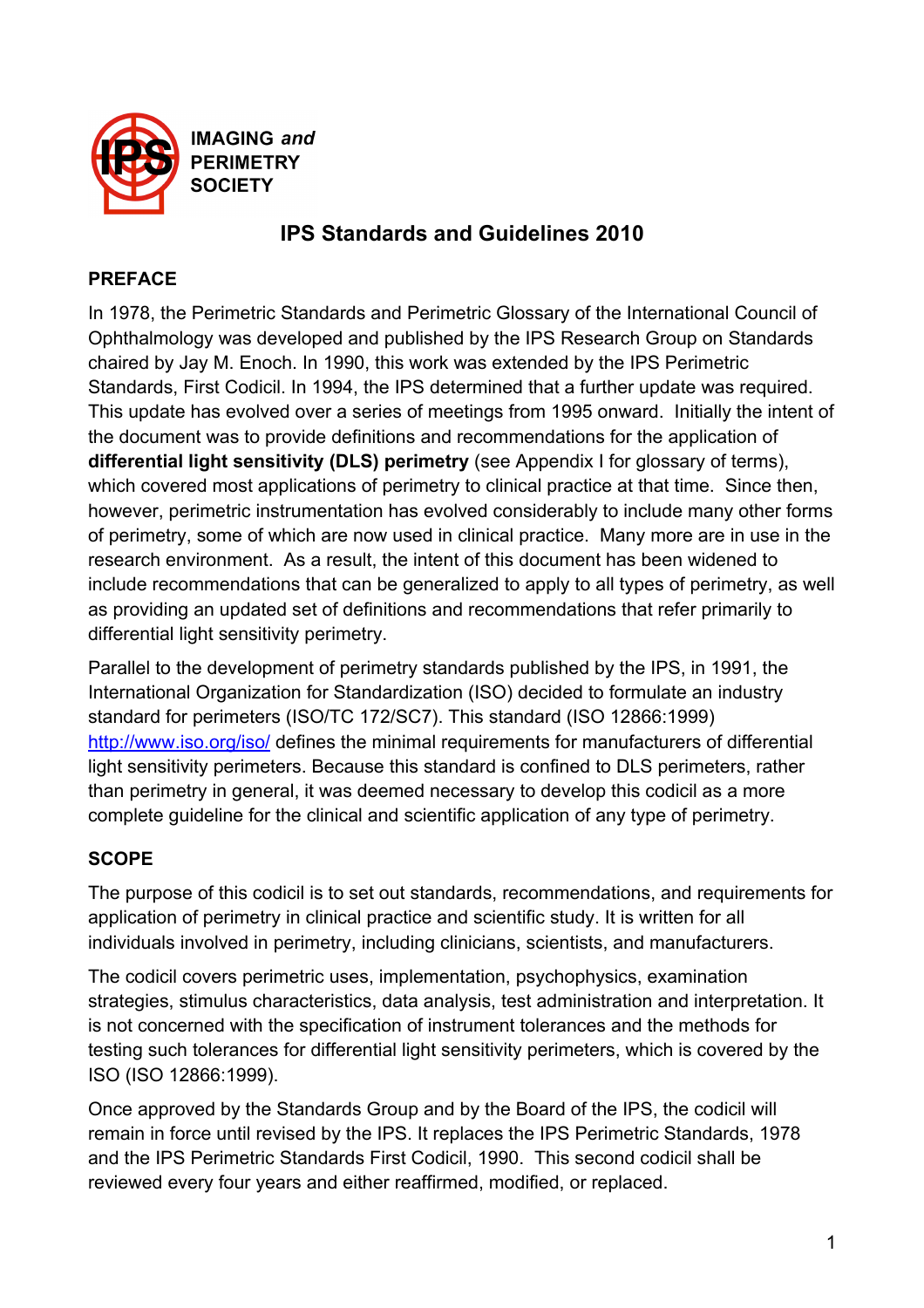All correspondence concerning this codicil should be directed to the Secretary of the International Perimetric Society.

# **INTRODUCTION**

The **visual field** is that portion of the external environment from which an observer can obtain visual information when fixating. The size of the measured visual field depends on the characteristics of the stimuli, the measurement conditions, and the **response criteria** of the observer.

Perimetry is the technique used to measure the extent of the visual field or to assess the **sensitivity** of the visual system to stimuli presented within the visual field. When the stimuli are presented on a flat surface, the technique is sometimes referred to as **campimetry**, which in this document will be regarded as a form of perimetry.

# **INDICATIONS FOR PERIMETRY**

Suprathreshold tests are designed to efficiently evaluate visual field status and are used for **screening** purposes and on subjects who are inexperienced or incapable of taking detailed visual field examinations. **Suprathreshold static** or **kinetic perimetry** techniques are usually employed in these instances since the procedures should be easy to perform. With suprathreshold (static) strategies, the stimulus intensities are set a specified interval above an expected **threshold** level.

Quantification of visual field loss is performed using threshold tests. The test patterns should have adequate **spatial resolution** to permit the characterization of the visual field deficits. **Threshold** strategies estimate the sensitivity at each test location. Threshold strategies include staircase algorithms as well as other techniques based on **Bayesian statistics** 

Follow up testing procedures are designed to detect change. Provisions need to be made to allow the practitioner to compare visual fields over time.

Vision standards assessments are required to determine if an individual meets a specific level of visual capability. For disability and occupational standards, assessments of **binocular** measures of peripheral vision are often necessary. Testing procedures and patterns for binocular testing should be available. Methods that depend on attention and cognitive function may also be useful.

# **PERIMETRIC TECHNIQUES**

There are many different forms of perimetry that are currently in use as well as many different types of perimeters.

There are static as well as kinetic forms of DLS perimetry. In static perimetry, stationary stimuli are presented at different visual field locations and the intensity<sup>1</sup> of the stimuli is modified depending on the subject's responses. Kinetic perimetry uses stimuli of a defined

1 "Intensity" refers to physical units of stimulus strength, such as magnitude of visibility (size, luminance, intensity)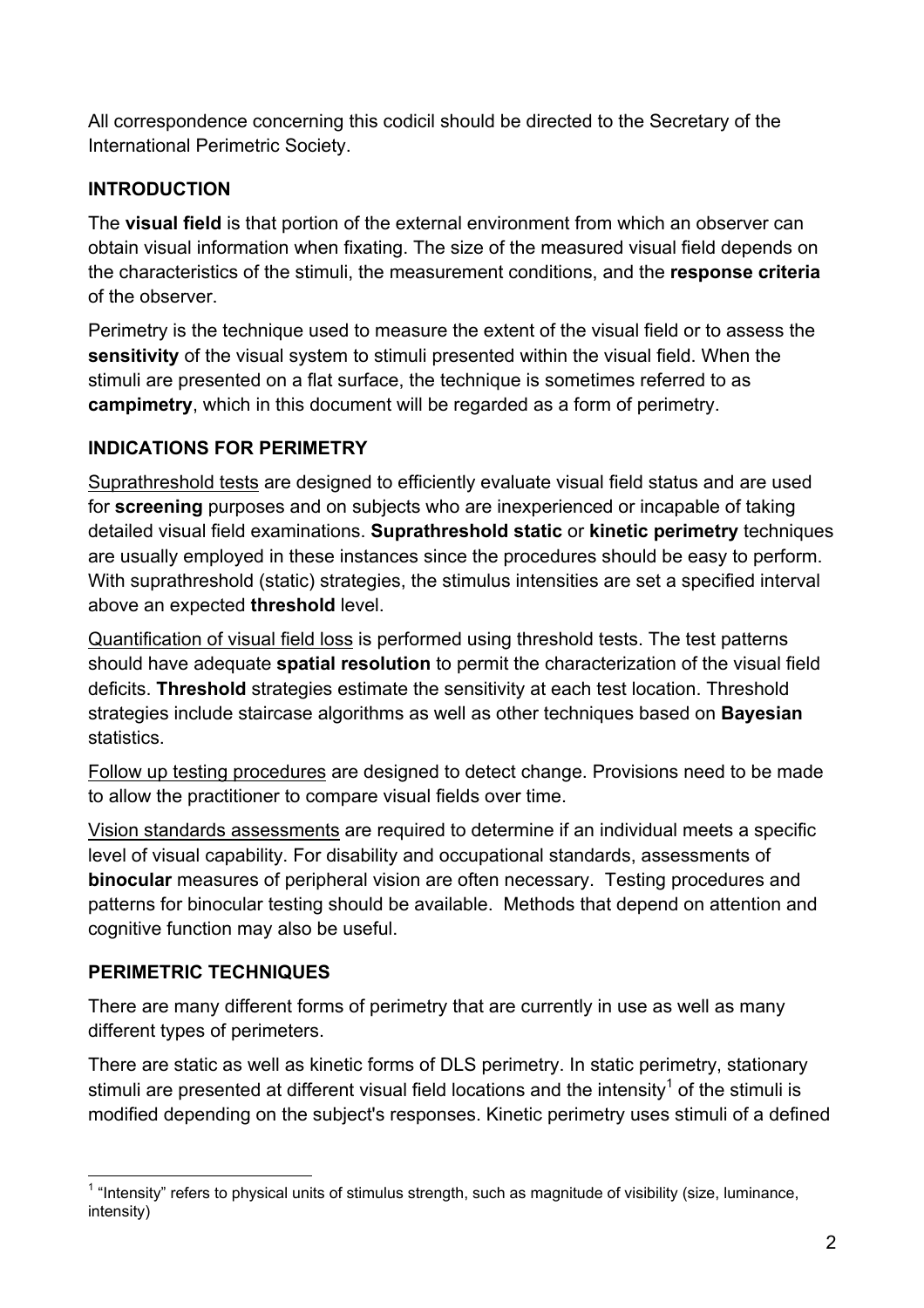intensity and size that are moved from areas of non-seeing towards seeing areas of the visual field.

Standard Automated static Perimetry (SAP) measures DLS, in which a stimulus of varying **luminance** is presented on a background of specified luminance**.** The technical requirements for the design of perimeters measuring differential light sensitivity are provided in Appendix II, and also in the International Standards Organization (ISO) standard for perimeters (ISO 12866:1999; http://www.iso.org/iso).

# **STIMULUS CHARACTERISTICS**

In addition to DLS, other types of perimetry examine the sensitivity across the visual field with spatial, temporal and chromatic variations of the stimulus. For example, **contrast** sensitivity, flicker, **motion**, and colour stimuli are used to quantify the visual field. Such stimuli can be presented with or without prior **cueing**.

In static perimetry stimulus locations are chosen to estimate the distribution of sensitivity across the visual field. The examined portion of the visual field is often confined to the central 30°. In certain situations, other regions of the visual field may be selected (macular and more peripheral visual fields). The spatial resolution is determined by the spatial arrangement (grid) of test locations. The grid of test locations preferably respects physiological zones of interest such as the vertical meridian or the nasal part of the horizontal meridian, which corresponds to its anatomical correlate, the temporal horizontal raphe of the retinal fiber nerve layer.

The **background luminance** provides a constant state of adaptation. Standard Automated Perimetry uses background luminances in the range of 1-10 cd/m<sup>2</sup>.

In perimetry, **stimulus intensity** (based on e.g. luminance**,** size**,** contrast**,** motion **or vernier displacement, density, temporal frequency**) is usually defined on a logarithmic and instrument-dependent scale in **decibel** [**dB**] units. Spatial characteristics (e.g. stimulus size and **spatial frequency**) are expressed in degrees [º] of **visual angle**. Temporal characteristics (stimulus duration, on- and offset ramps, temporal modulation) need to be described in terms of waveform, duration [ms], and **frequency** [Hz or cycles/degree].

# **TEST ADMINISTRATION**

There are many factors involved in achieving a reliable and valid test. The manufacturer's instructions for proper test performance should be followed and must be clear and explicit. Devices should be easily calibrated or self-calibrating.

It is critical that **room lighting** be at the level recommended by the manufacturer and should be constant throughout the test. Any external incidence of light into the cupola should be strictly avoided. The subject should be given sufficient time to adjust to the ambient lighting conditions.

# **PREPARING THE PATIENT**

It is important that the test be fully explained and that the patient understands the purpose and process of the examination. A demonstration program can provide the practice to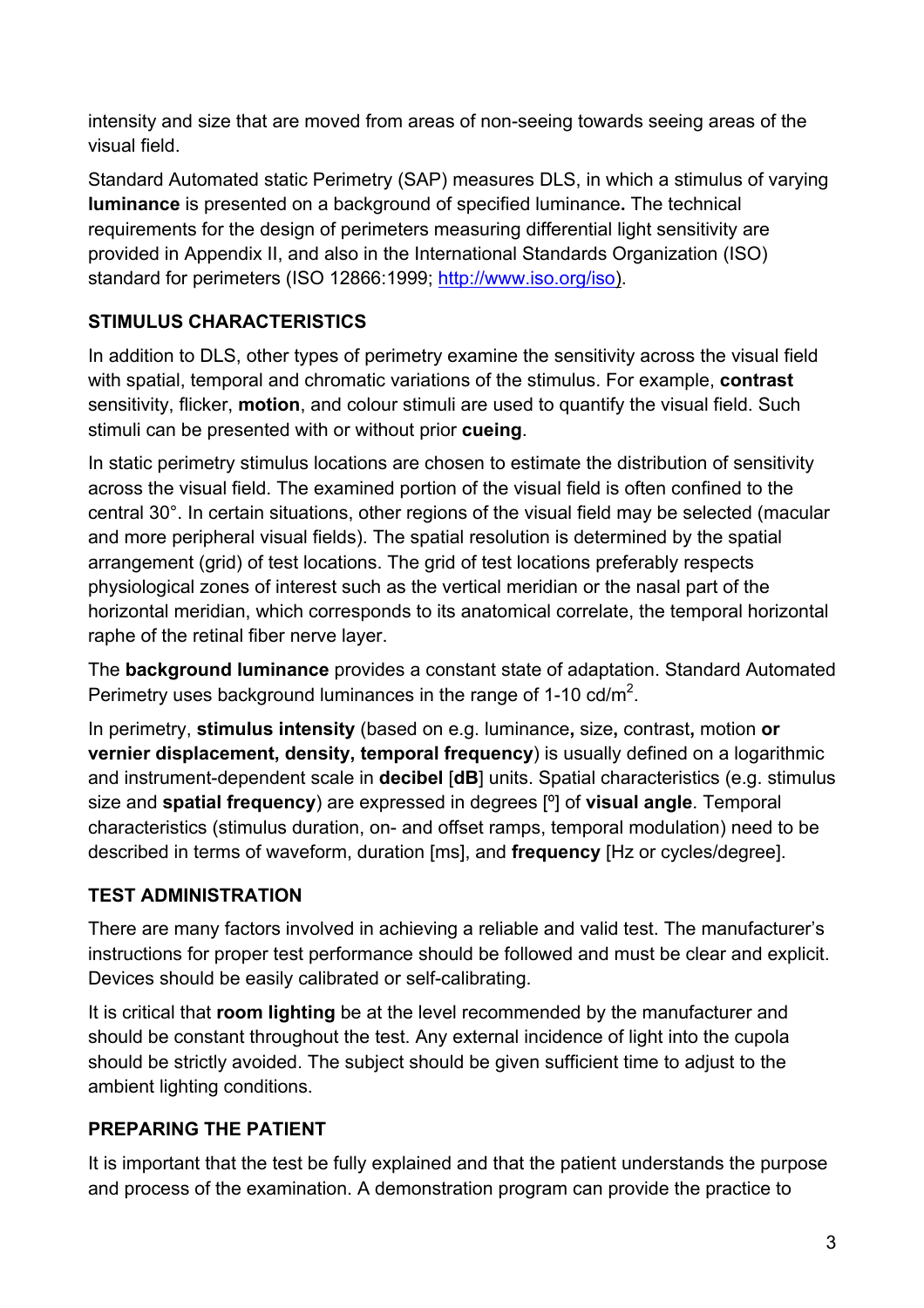better understand the test and lessen learning effects. An often overlooked source of poor test results are insufficient instructions to the patient. Large differences in sensitivity can occur with seemingly small differences in instruction sets. Most perimeter manuals provide appropriate recommendations for a standard instruction set. Use of these instructions will improve consistency of results. Instructions should be adjusted for patients that appear to have inappropriate response criteria (e.g. a large proportion of **false positive** or **false negative** responses, see below).

With rare exception it is important that the individual's appropriate (thin-rimmed) **refractive correction** be in place for the test distance when examining the central visual field within an eccentricities out to 30 degrees. A refinement can be made at the perimeter device. No glass correction is used for examination of the visual field beyond an **eccentricity** of 30 degrees.

The type of **occlusion** device for patching the non-test eye should correspond to that recommended by the perimeter's manufacturer.

If the **pupil size** is smaller than the minimum specified by the manufacturer, pupil dilation should be performed. If the pupil has been dilated, lens correction should be adjusted accordingly.

Many **perimetric artifacts** can occur due to misalignment of the head and eye. The subject should be alert, fixating, and properly aligned with regard to visual axis, brow and lens. Eyelids that interfere with the visual field can be taped open; in this case adequate artificial tears have to be provided. It is important to monitor alignment and lid position throughout the test.

Perimetry is done by the perimetrist not the perimeter. It is important that the patient is monitored throughout the test, and that realignment, rest breaks, reinstruction, and reassurance be provided if necessary.

**Reliability indices** (subject response indices) are used to estimate how closely a patient complies with the instructions provided. However, the rate of false positive and false negative responses, and responses to **fixation loss trials** have all been shown to have limited utility for judging the reliability of the test result.

**Fixation monitoring,** using **gaze tracking** or **blindspot checking** (e.g. the **Heijl/Krakau method**) and/or subjective evaluation of **fixation**, can provide valuable information on patient performance and their understanding of the test. Poor fixation, misalignment, ptosis, rapid blinking, tear film irregularities and pupil constriction can be detected. Perimetrists should note their impression of the patient's cooperation, reliability and level of attention.

# **DATA DISPLAY**

The general data display shall contain the type and serial number of instrument and software version, examination date and time, options for the patient name(s) and identification number, date of birth, eye examined, refractive correction, pupil size, details of the examination program and the specifications of the stimulus parameters, the perimetrist's identity and any comment. Following is additional information usually provided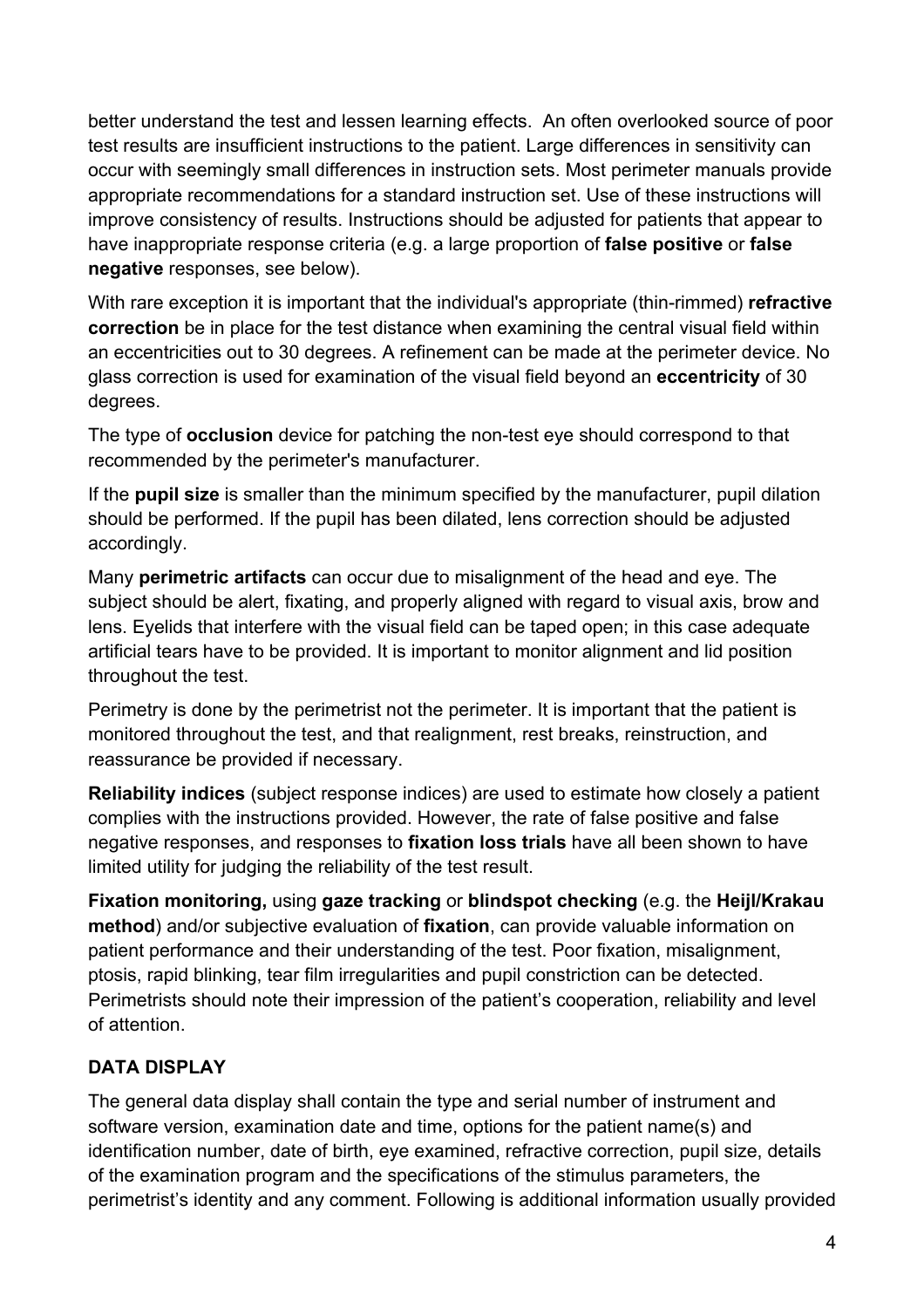on printouts from standard DLS perimetry. Other forms of perimetry should include these where appropriate.

Subject response indices ("reliability indices") shall contain the accessible information concerning the integrity of fixation, the proportion of false-negative and false-positive responses, number of stimulus presentations, total test time and an indicator of within-test variability of response, if available.

In static perimetry, the **numerical display** shall contain the sensitivity (or size or contrast level) at each stimulus location and the corresponding deviation at each/all location(s) from the age-related normal value(s) arranged to reflect the topographical representation of the visual field.

Sensitivity values may be displayed in shades of grey (**grey scale**) or colours, explained by a key on the plot. Non-interpolated grey scales are preferred, but if interpolations are used the specific methods for this need to be stated (the location of the stimuli should be documented in the greyscale plot).

The results from kinetic perimetry are displayed as a series of iso-sensitivity borders (**isopters**). The depth and extent of localized depressions shall be made visible.

## **STATISTICAL ANALYSIS**

 $\overline{a}$ 

The results should also be compared to an appropriate dataset of healthy subjects. Global and local characteristics of the (static) visual field can be summarized into a series of **visual field indices**. An index of the overall function is given by a mean value across all test locations, and an index of localised perturbation is given by the variance or standard deviation of values. A topographical representation of the statistical visual field abnormality is provided by **probability plots**. These plots compare the subject's results, at each test location, to the distribution found in a healthy sample. The plots may (e.g. the **pattern deviation** plot] or may not (e.g. the total deviation plot) be corrected for general sensitivity loss due to refractive media opacity, reduced pupil size etc. $<sup>2</sup>$  Other useful methods to</sup> represent the visual fields include the **cumulative defect curve** ("**Bebie curve**") and **boxplot** displays.

Analyses of a series of visual fields of the same eye can help to distinguish real change from random variability. Such analyses can be local (separate for each test location), sectoral (on groups of test locations) or global (visual field indices). Learning and aging effects as well as changes in test variables should be considered. Details of the methodology for each statistical procedure should be specified.

Any perimeter should be able to export and import digital data in one or more universal formats (ASCII, comma-delimited text file, XML). This committee endorses the Digital Imaging and Communications in Medicine (DICOM) standard (http://medical.nema.org/).

 $2$  The age range and size of the sample, together with the detailed methodology (including subject recruitment and perimetric experience) for acquisition of the normative database should be provided by the manufacturer of the perimeter.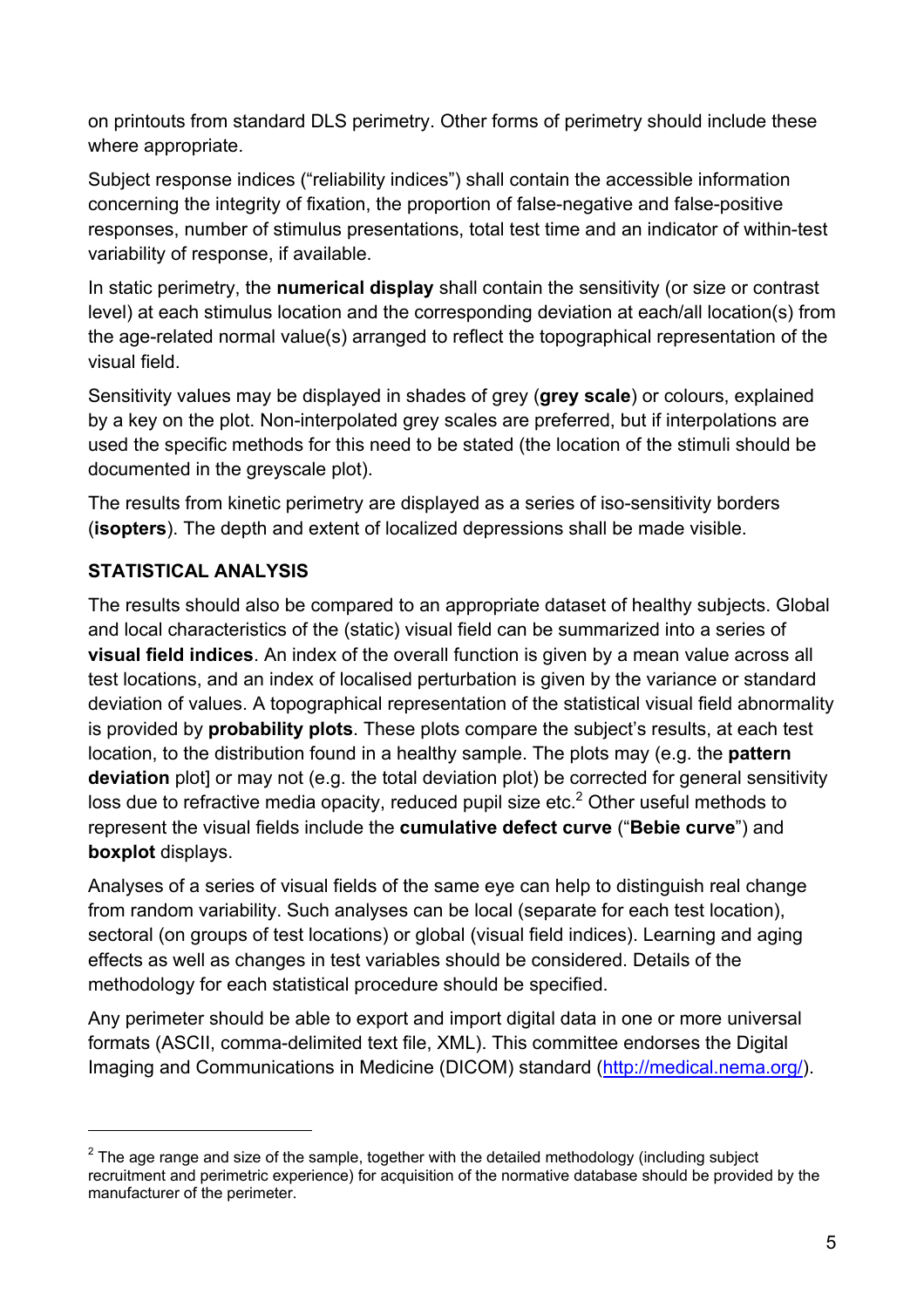### **INTERPRETATION OF VISUAL FIELD FINDINGS**

Interpretation of visual fields requires an appreciation of the patient's medical history, an understanding of anatomy and pathology, knowledge of psychophysics and the relevant methods of statistical analysis and of potential artifacts, and the ability to synthesize this information. The interpretation should assign the **visual field defect** to a specific pattern and, in case of follow up, take a stand on deterioration, improvement or stability of the current visual field with respect to previous results. A number of tools described in this codicil are available to assist clinical decision-making.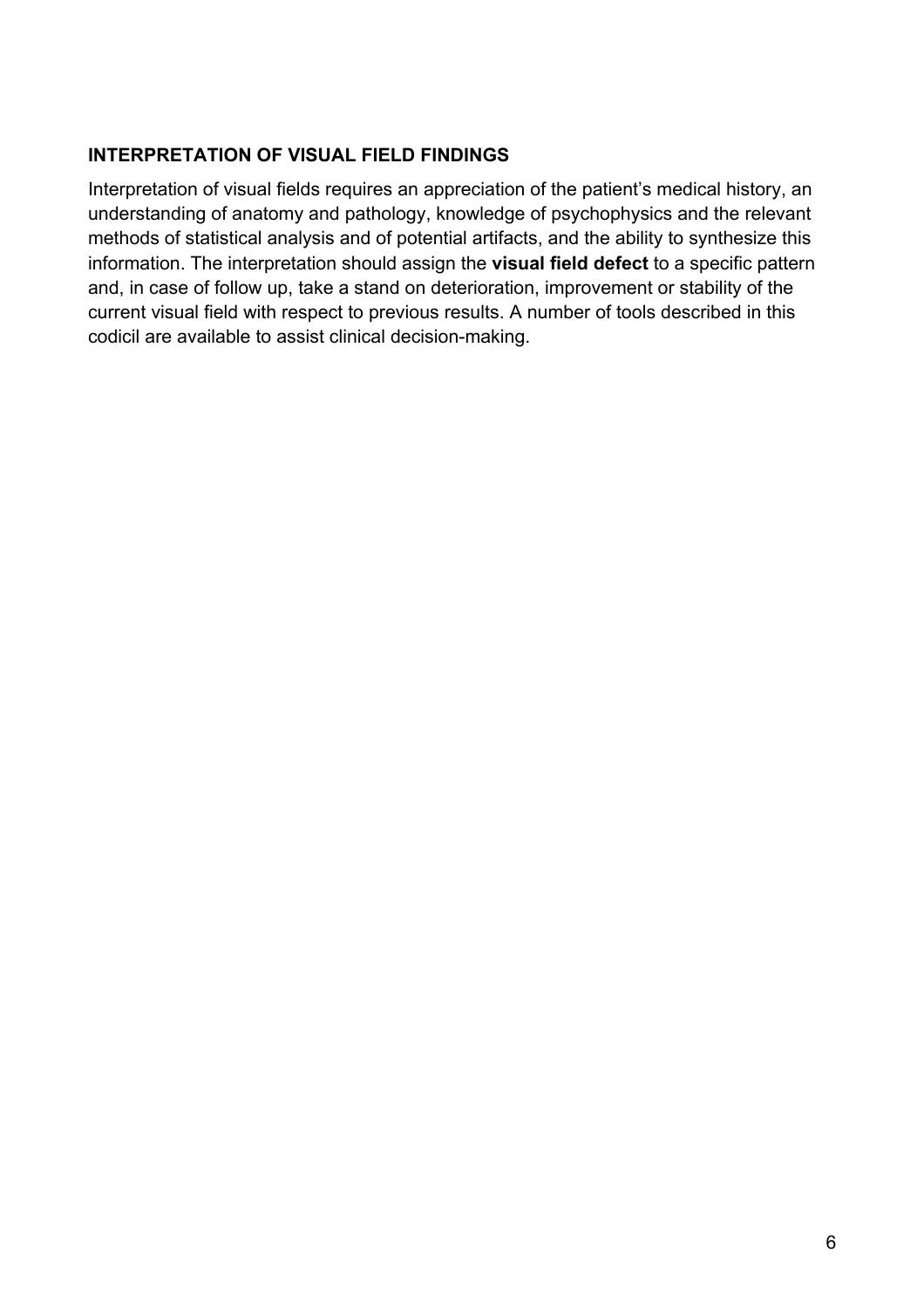### **Appendix I: IPS glossary of terms and definitions**

**Absolute (visual field) defect** – no measurable vision left at the limits of the testing device

**Artifacts** – an abnormality in the visual field caused by anything other than physiologic abnormalities; some common artifacts in visual field testing include inexperience, poor reliability, short-term fluctuation, trial frame lens rim, edge artifact, prominent eyebrow, ptosis, fatigue, small pupil, incorrect refraction, incorrect fixation, and dim projector bulb

**Bayesian** – refers to methods in statistics named after the Reverend Thomas Bayes (c. 1702-1761), in particular, the use of prior probabilities, as opposed to frequency or proportion, coupled with current sample data, for estimation of the a posterior probability distribution from which all decisions and inferences are made.

**Background luminance** – the luminance of the background upon which the test stimuli are presented

**Bebie curve** –a more detailed method than the boxplot for displaying the magnitude of depressed locations on the visual field; deviations are plotted by rank order and the curve is equivalent to a cumulative frequency curve turned on its side (Reference: Bebie H, Flammer J, Bebie TH. Graefes Arch Clin Exp Ophthalmol 228:242-245, 1990)

**Binocular visual field** – the visual field of an individual with both eyes open

**Blindspot checking** – e.g. the Heijl-Krakau method of fixation monitoring (used in Humphrey perimeters) presents moderately bright stimuli periodically at the expected location of the physiologic blind spot; a patient should not respond when stimuli are presented here if they are fixating properly

**Boxplot** – display of the range values (e.g. total deviation) in a visual field test, showing the extreme range along with the median,  $15<sup>th</sup>$  and  $85<sup>th</sup>$  percentile values

**Blur** – spreading of the available light energy over a larger retinal area causing the edge of a stimulus to lose sharpness; improper refraction, lens opacities, and inability to form tears are common causes of blur

**Campimetry** – this term is used interchangeably with perimetry; an instrument for determining the visual field

**Ceiling effect** – when threshold data cannot take on a higher value due to limitation of the instrumentation

**Contrast** – the difference between the stimulus and background luminances defined as  $(L_s - L_b)/L_b$ , where L<sub>s</sub> and L<sub>b</sub> represent the luminance of the stimulus and background; referred to as Weber contrast

**Corrected loss variance (CLV)** – the loss variance is "corrected" to remove the effect of within test variability; CLV represents the measurement of the local nonuniformity of the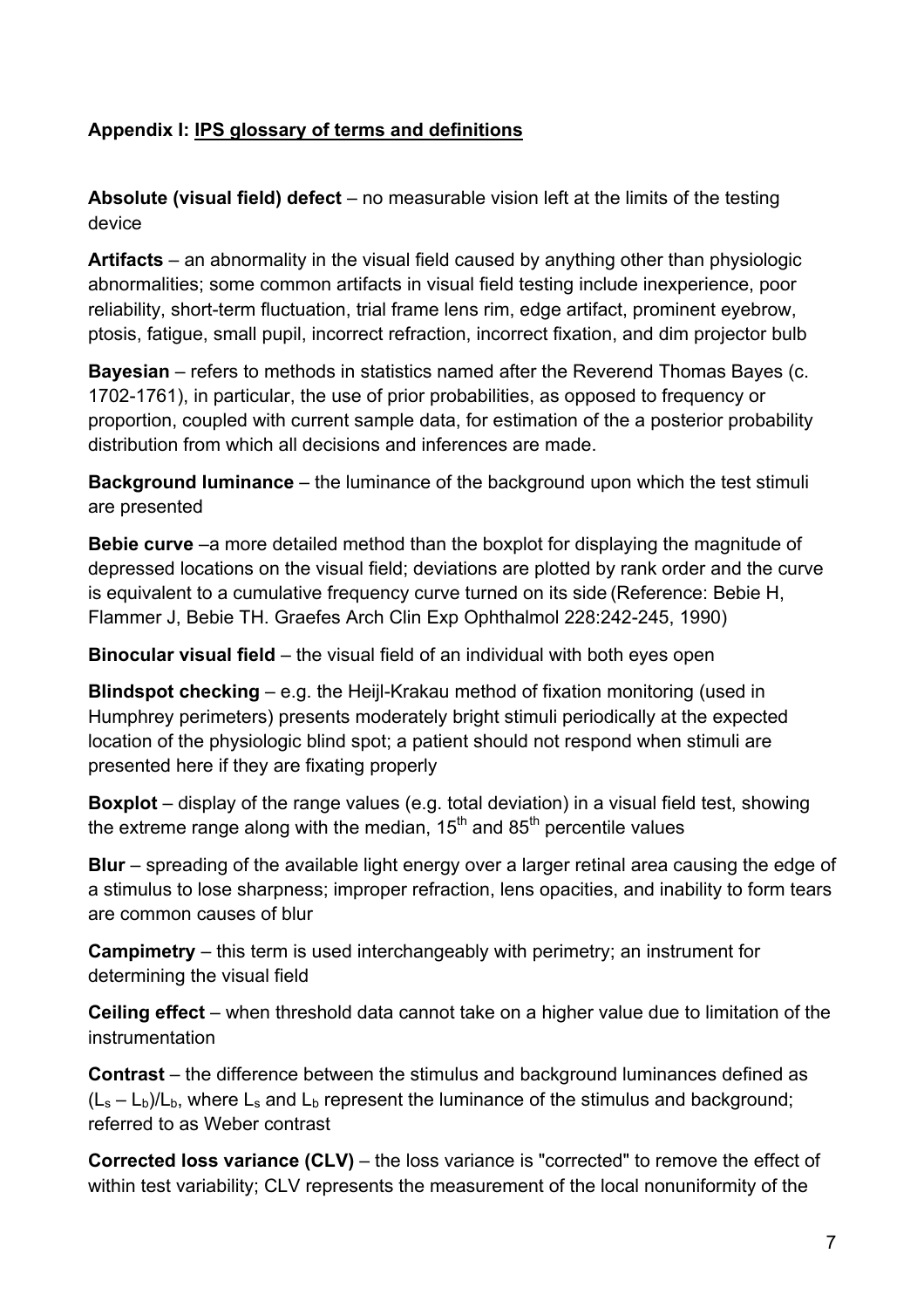visual field corrected for within test variability**;** this is one of the global indices computed for the Octopus perimeter. The formula is given in Table 1.

**Corrected pattern standard deviation (CPSD)** –the pattern standard deviation (PSD) is "corrected" to remove the effect of within test variability: The formula is given in Table 1.

**Cueing** – a visual prompt at the fixation spot indicating the next phase, i.e., beginning a test trial

**Cumulative defect curve** – *see Bebie curve*

**Differential light sensitivity (DLS)** – ratio of the background luminance (LB) to the threshold differential luminance (DLT), DLS = LB/DLT, where the difference between the threshold stimulus luminance  $(LT)$  and the background luminance is  $DLT = LT - LB$ 

**Decibel (dB)** – in perimetry, the intensity of a stimulus expressed as 0.1 log-unit of attenuation of the maximal available stimulus; the higher the dB, the dimmer the stimulus intensity

**Diagnostic performance** – for a good diagnostic performance, the test should correctly identify the proportion or percentage of those with a medical condition (sensitivity) and the proportion of normal individuals that do not have a medical condition (specificity)

**Density** – the spatial distance between test locations on the visual field

**Dynamic range** – range from the lowest to the highest threshold obtainable; different perimetric tests vary in dynamic range

**Eccentricity** – angle from fixation point to a position in the visual field measured in visual angle on the retina

**Examination time** – duration required to complete a perimetric test

**False negative** – in perimetry, when a patient fails to respond to a stimulus that is expected to be visible

**False positive** – in perimetry, when the patient responds to a stimulus that could not have been seen

**Fixation** – maintain gaze in a constant direction

**Fixation loss trials** – when the patient responds to a stimulus presented in the expected position of a physiologic blind spot (e.g. when using the Heijl-Krakau blindspot checking method with the Humphery Visual Field Analyzer)

**Fixation monitoring** – assessing the ability of the patient to maintain gaze by the experimenter's observation and/or methods such as the Heijl-Krakau blindspot checking method or gaze tracking with the Humphrey Visual Field Analyzer, or a pupil position monitoring device such as with the Octopus perimeter

**Floor effects** – when threshold data cannot take on a lower value due to instrument limitations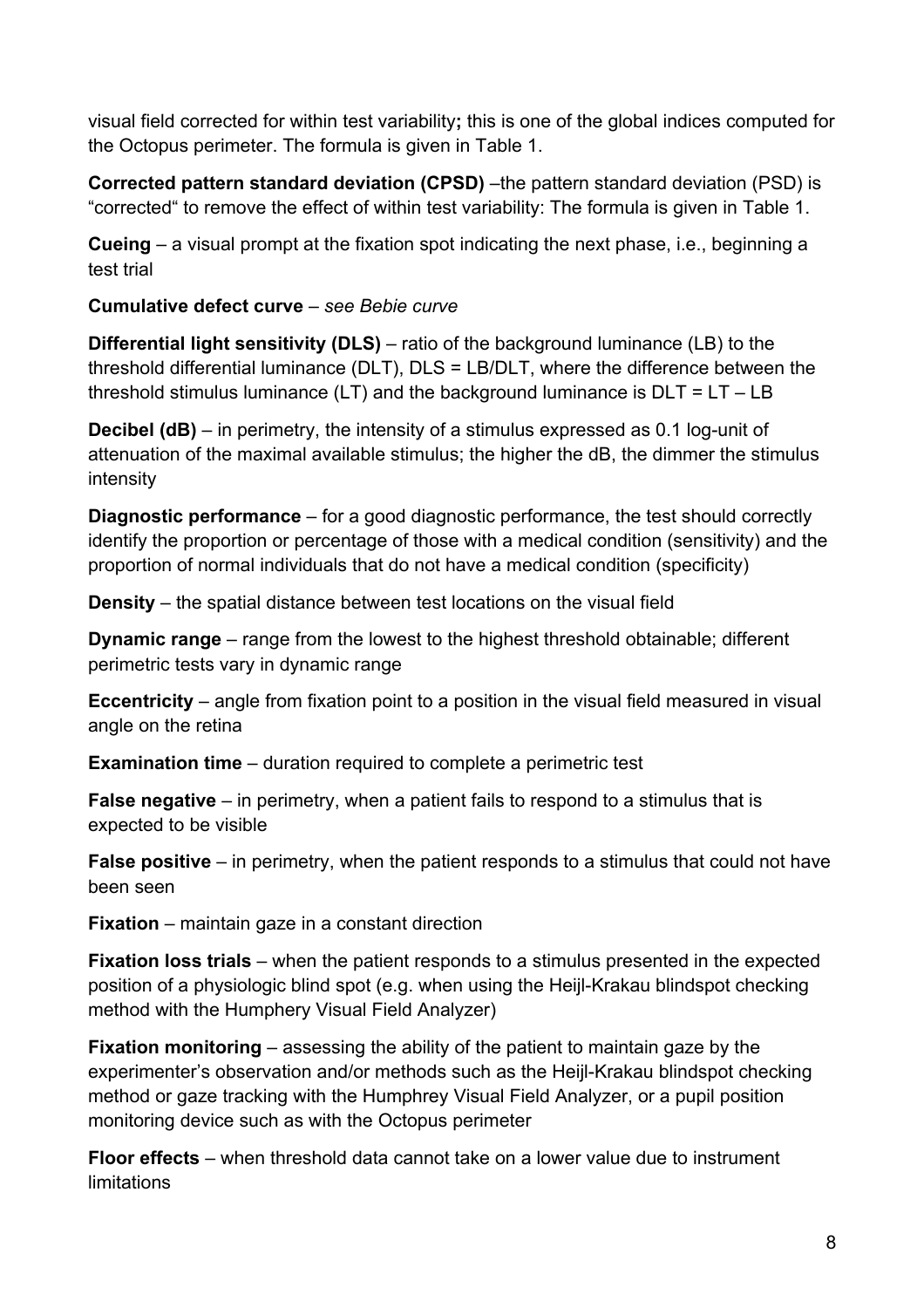**Gaze tracking** – assessing the ability of the patient to maintain fixation throughout a visual field test; it is a type of eye tracking used in Humphrey Visual Field Analyzer

**General height** – a representative location in the most normal region of the field, chosen as the 7th location in rank ordering of total deviations; this threshold value at this location is associated with the effects of general depression and is used to convert total deviation to pattern deviation on the Humphrey Visual Field Analyzer

**Grey scale** – threshold sensitivity values displayed as shades of grey, smoothed with interpolated values between actual test locations

**Isopters** – a contour or boundary line of equal retinal sensitivity in the visual field; Goldmann kinetic perimetry may be used to generate isopters

**Kinetic perimetry** – uses a mobile stimulus moved by a perimetrist (such as in Goldmannn kinetic perimetry); semi-automated forms of kinetic perimetry are available on some perimeters, such as the Octopus

**Loss variance (LV)** – the local heterogeneity of a visual field defect; LV is small in visual fields with generalized damage; however, LV increases with the number and depth of localized scotomas; LV is a global index used in particular by the Octopus perimeter. The formula is given in Table 1.

**Luminance** – the amount of light that is emitted from a particular area, and falls within a given angle on the retina; the units are in candela per square meter (cd/m<sup>2</sup>)

**Mean defect (MD)** – weighted average of the total deviation values in a visual field test; the more important and less variable deviations near the center of the field are weighted more than those at the edge. The formula is given in Table 1.

**Mean sensitivity (MS)** – the average of the threshold sensitivity values in a visual field test. The formula is given in Table 1.

**Normative values** – the measurements and visual field indices that have been calculated based on data from a cohort of normal individuals with specific demographic inclusion and exclusion criteria

**Numerical display** – the value in decibels (dB) is presented for each visual field test location on a visual field printout, which can be the absolute threshold, total deviation, or pattern deviation values

**Occlusion** – preventing light from entering the eye; typically an eye patch or instrumentbased occluder is used to prevent the stimuli from being seen by the eye not being tested **Pattern deviation (PD)** – the localized loss at each tested point, after the removal of the effects of any generalized loss; pattern deviation decibel (dB) values are the total deviation values minus the general height

**Pattern standard deviation (PSD)** – a global index that measures the degree to which the shape of the patient's measured field or hill of vision departs from the normal agecorrected reference field model; the value is expressed in decibels (dB). The formula is given in Table 1.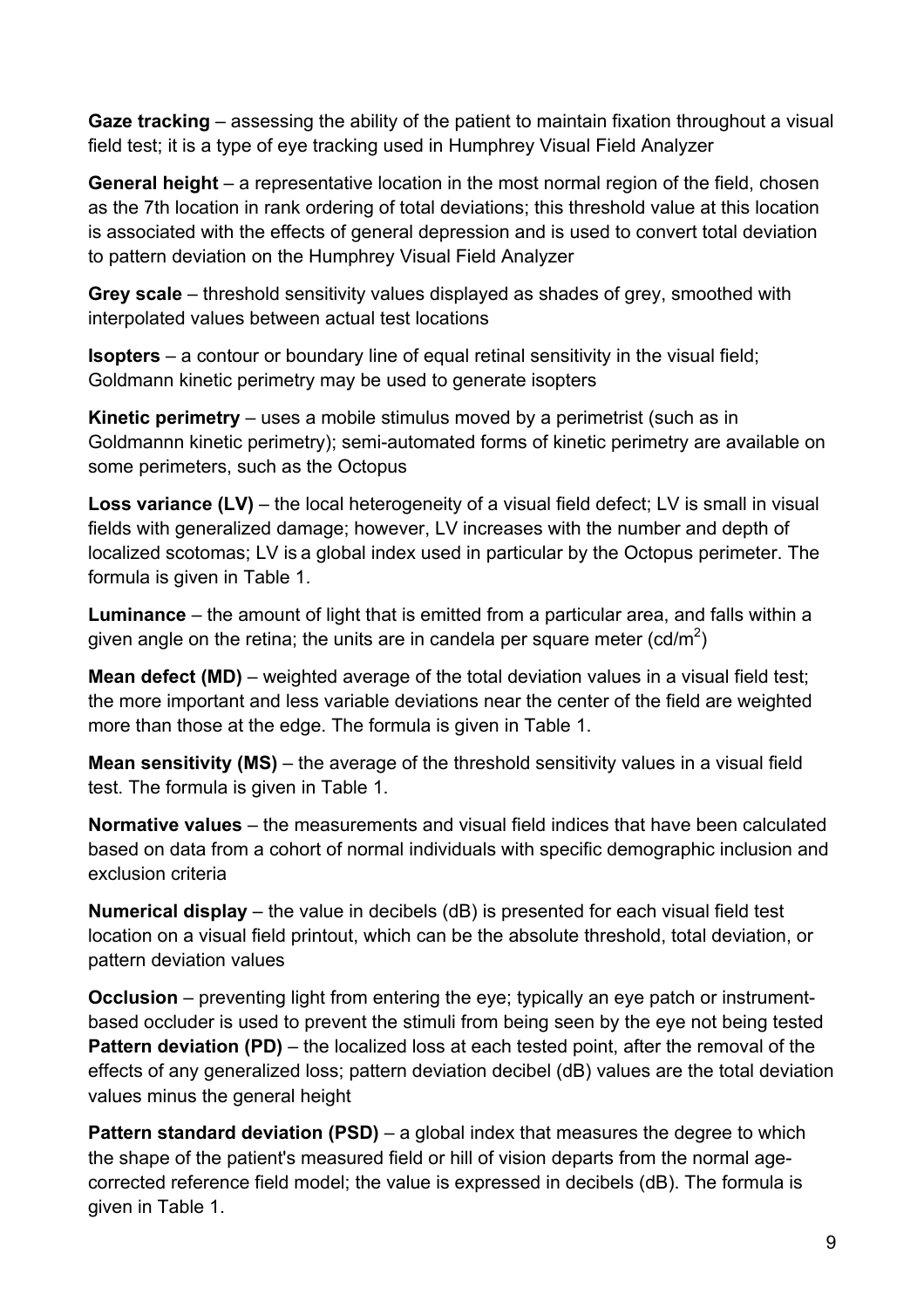**Perimetry** – also known as the visual field test; a test that produces a map of the field of vision to check whether there is damage to any area within this map; perimetry is conducted within a defined range of eccentricities, usually within the central 30 degree radius from fixation

**Pupil size** – the opening within the iris that allows light to pass into the eye; the size changes with iris constriction and exposure in response to light, but also with medication and other factors

**Probability plot** – highlights locations where deviations exceed those found in fewer than 5%, 2%, 1%, or 0.5% of normal subjects for total and pattern deviation values

**Refractive correction** – lenses fixed before the eye to focus the stimulus optimally on the retina

**Response criteria** – in perimetry, a patient's bias in responding to the stimuli; it can be influenced by their motivation and expectation for detecting stimuli, as well as by instructions given to them

**Retest variability** – the difference in threshold measurements within one or between visual field tests; short-term variability usually refers to within a test and long-term refers to between test sessions.

**Reliability indices (subject response indices)** – estimators of patient compliance with test instructions that include measures of false positives, false negatives and fixation loss responses

**Scatter** – in perimetry, the distribution of light falling on the retina after contact with various anatomical features and ocular media

**Scotoma** – a depression in the visual field indicating reduced sensitivity in that area

**Screening** – tests that are designed to quickly detect a defect in the visual field; usually suprathreshold

**Sensitivity** – *a.* diagnostic sensitivity: proportion or percentage of those with a medical condition who are correctly identified by a diagnostic test; *b.* the patient's ability to perceive the stimulus relative the background, measured in dB

**Spatial frequency** – a unit of measurement that describes a stimulus by the number of cycles per degree of visual angle

**Spatial resolution** – a measure of how closely two stimuli can be and still be perceived as separate

**Specificity** – diagnostic specificity: proportion or percentage of normal individuals identified by a diagnostic test as not having a medical condition

**STARD initiative** - acronym for Standards for Reporting of Diagnostic Accuracy; a set of guidelines published in *Lancet*, vol 361, issue 9351, p 71; the objective of the STARD initiative is to improve the accuracy and completeness of reporting in studies of diagnostic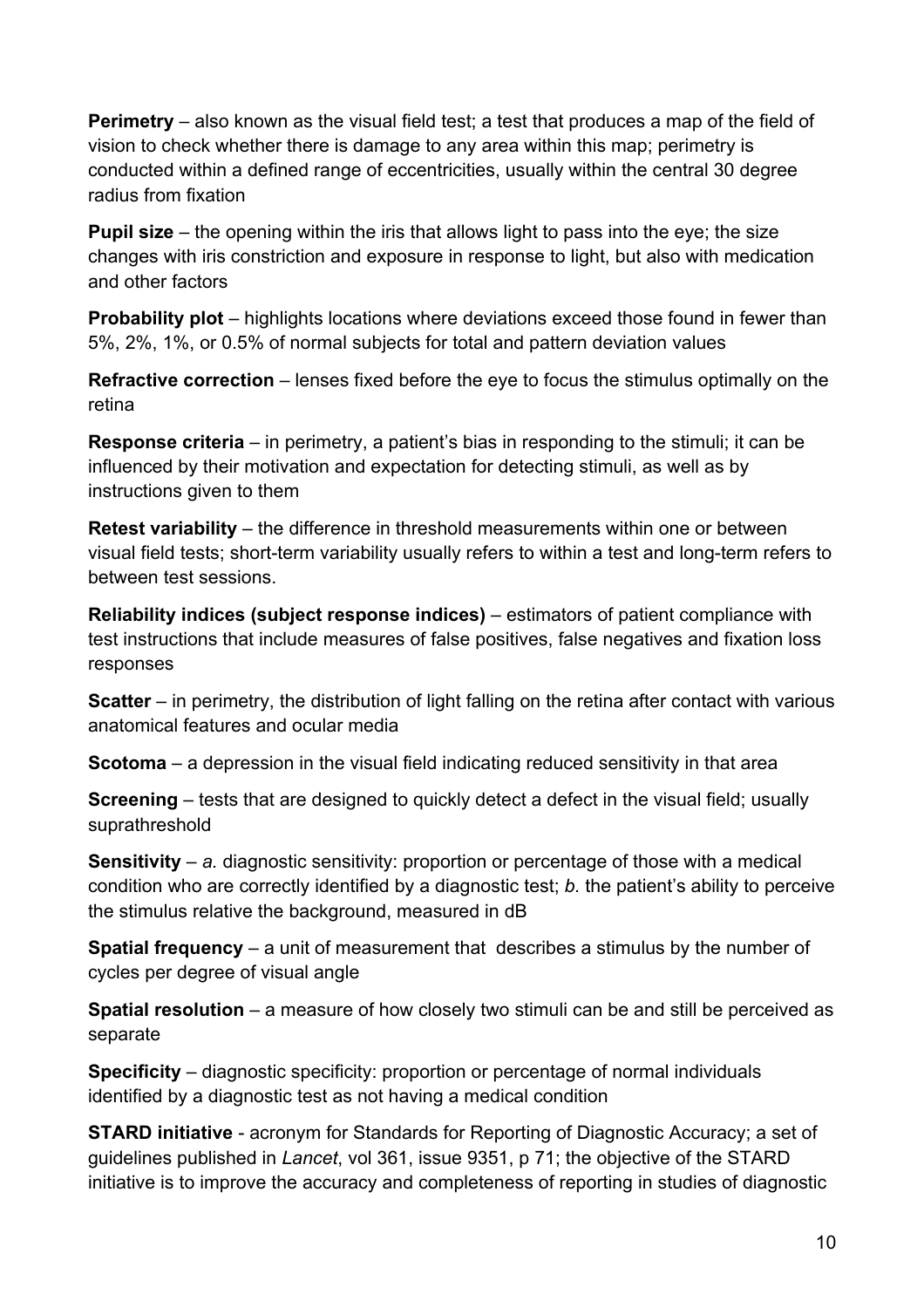accuracy, to allow readers to assess the potential for bias in the study (internal validity) and to evaluate its generalizability (external validity)

**Static perimetry** – a systematic measurement of visual sensitivity within a prescribed area of the visual field; this is accomplished by keeping the size and location of targets constant and varying the brightness until threshold for the dimmest target the patient can see at each of the test locations is found

**Stimulus intensity** – a measure of the power emitted by a light source in a particular direction per unit solid angle, based on a standardized model of the sensitivity of the human eye; the standard unit of measure for perimetry is the apostilb

**Suprathreshold** – a stimulus at a predetermined intensity level above expected threshold that is presumed to be intense enough for a healthy eye to easily see; often used for screening

**Temporal frequency** – a measure of the number of repeating events (i.e., stimulus presentations) per unit time; defined as a number of cycles, or periods, per unit time (i.e. cycles per second)

**Threshold** – the intensity level of the just barely perceptible stimulus

**Total deviation** – the difference between a patient's threshold sensitivity and the agecorrected normal sensitivity from the perimeter's internal normative database at each tested location of the visual field

**Visual field** – the extent of vision with the eye fixed on a particular location; the normal field of vision for an eye extends approximately 60 degrees superiorly, 75 degrees inferiorly, 105 degrees temporally, and 60 degrees nasally from its center; the term visual field is often used interchangeably with perimetry, although most perimetry examinations are constricted to just a portion of the visual field

**Visual field defect** – a reduction in sensitivity within the visual field relative to normal agematched sensitivity

**Vernier displacement** – the distance needed between two stimuli for both to be detected as separate stimuli

**Visual angle** – The angle a viewed object subtends on the retina; the angle is formed by drawing two lines from opposite edges of the viewed object to the resultant edges of its representation on the retina; the two lines cross within the eye about 7 mm behind the vertex of the cornea; the visual angle is the angle formed at this crossing.

**Visual field indices** – statistical values that summarize the static visual field globally and locally; examples are mean sensitivity, mean deviation, loss variance and pattern standard deviation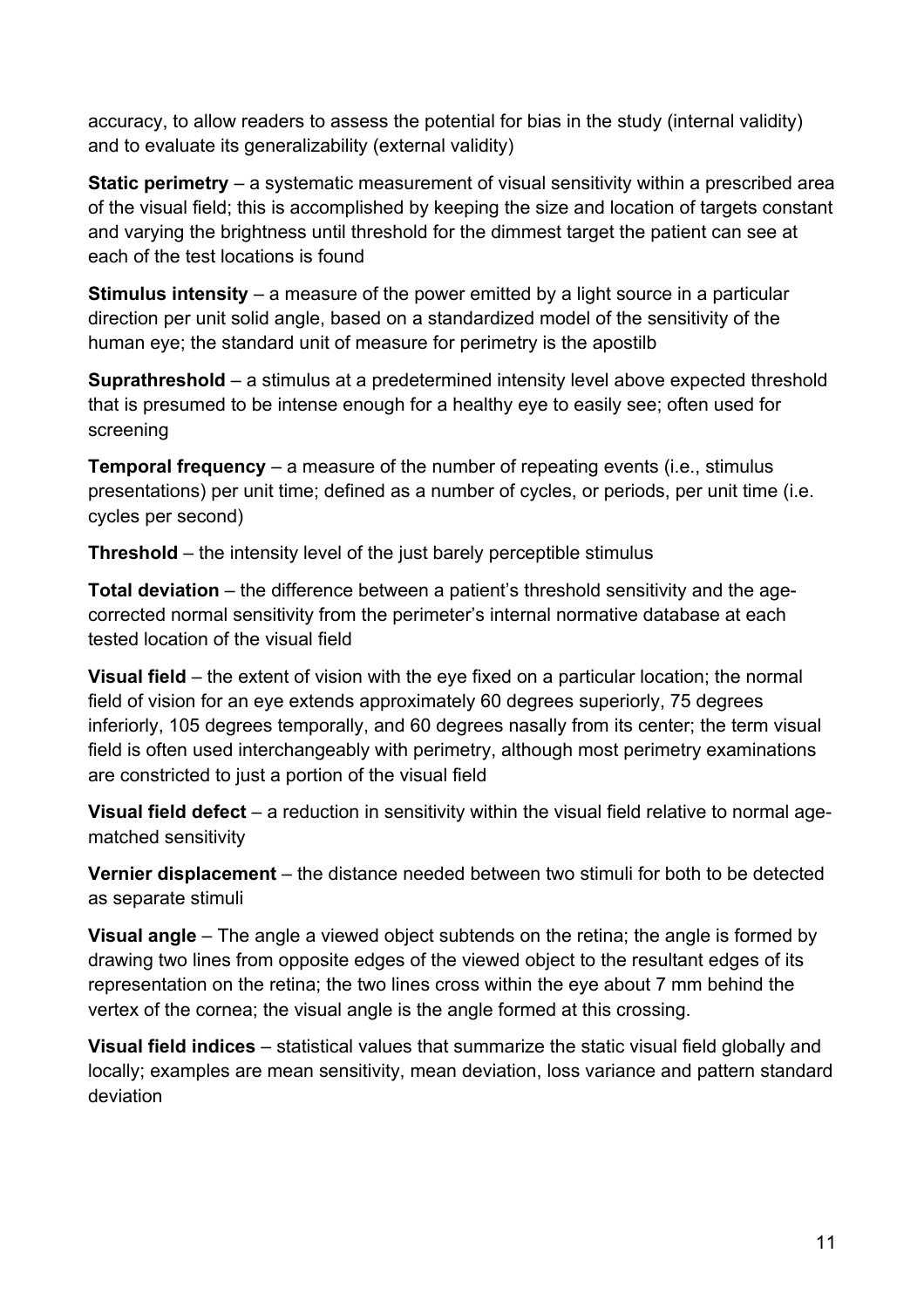### **Appendix II: Standards for the evaluation of perimetric tests.**

The **examination time** should be reported, including the time required to set-up the instrument and to instruct the patient.

Studies that evaluate new visual field tests in terms of **diagnostic performance** (**sensitivity** and **specificity**) should follow the guidelines set out by the **STARD initiative** (Standards for Reporting of Diagnostic Accuracy; Bossuyt & Reitsma, The STARD Initiative, *Lancet* Vol 361, issue 9351, p 71).

**Normative values** are often used to interpret the results of visual field tests (eg. probability maps, visual field indices). The demographic details of the reference dataset (number of subjects, age distribution) as well as enrollment and inclusion criteria should be clearly described along with the statistical methods used to derive the normative limits.

The **retest variability** (reliability) should be estimated for individual threshold estimates (pointwise analysis) as well as for any other indices of the visual field (eg. global indices) which the instrument provides.

The **dynamic range** of the instrument's stimulus scale, as well as any **floor-** and **ceiling effects** in the distribution of threshold estimates, should be estimated, either by comparison to established methods of perimetry (eg. Standard Automated Perimetry) and / or by quoting the difference between the mean or median threshold obtained in healthy observers and the upper limit of stimulus intensity.

It should be investigated how robust the test is to errors, for example those caused by optical degradation (**blur** and **scatter**) and suboptimal patient responses. Subject acceptance can be examined using questionnaires.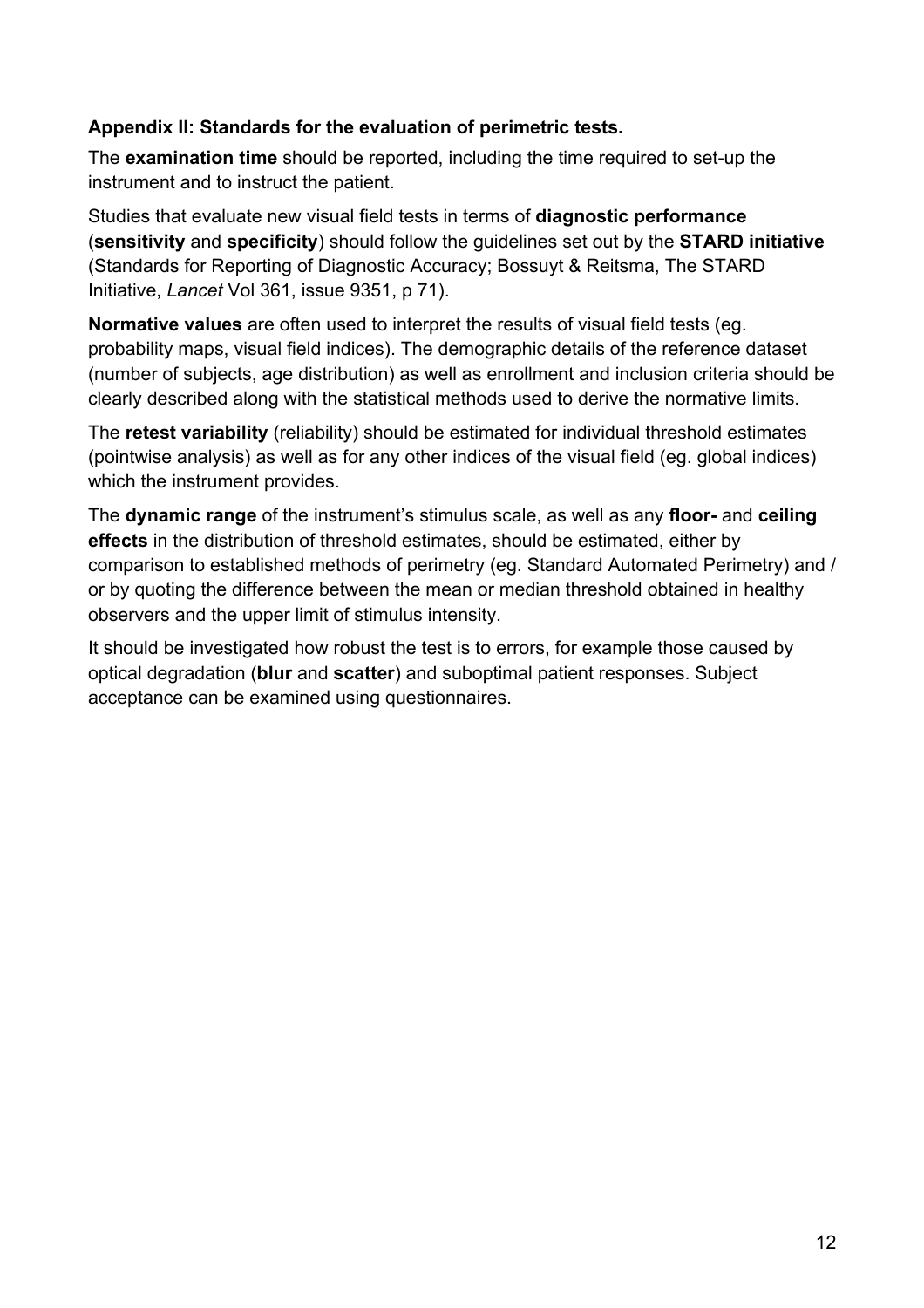## 1 Collection of Perimetric Formulas

#### 1.1 MS – Mean Sensitivity

$$
MS = \frac{1}{m} \sum_{i=1}^{m} \overline{x}_i
$$
\n<sup>(1)</sup>

| Symbol           | Meaning                                               |
|------------------|-------------------------------------------------------|
| $\overline{x}_i$ | averaged local value for test location i <sup>1</sup> |
| m                | number of tested locations (outside the blind spot)   |
|                  | Reference $[2]$ (consistent with $[4]$ )              |

#### 1.2 MD (Octopus) – Mean Defect

$$
MD_{Octopus} = \frac{1}{m} \sum_{i=1}^{m} (z_i - \overline{x}_i)
$$
 (2)

| Symbol           | Meaning                                             |
|------------------|-----------------------------------------------------|
| $z_i$            | age corrected normal value of test location i       |
| $\overline{x}_i$ | value of test location i (estimated as $\bar{x}$ )  |
|                  | if repeated measurements are available              |
| m                | number of tested locations (outside the blind spot) |
| Reference [3]    |                                                     |

Reference [3]

#### 1.3 MD (HFA) - Mean Deviation

$$
MD_{HFA} = \left[\frac{1}{m} \sum_{i=1}^{m} \frac{(x_i - z_i)}{S_{1i}^2}\right] : \left[\frac{1}{m} \sum_{i=1}^{m} \frac{1}{S_{1i}^2}\right]
$$
(3)

| Symbol        | Meaning                                                |
|---------------|--------------------------------------------------------|
| $S_{1i}^2$    | variance of the normal field measurement at location i |
| $z_i$         | normal reference threshold at location i               |
| $x_i$         | measured threshold of test location i                  |
| m             | number of tested locations (excluding the blind spot)  |
| Deference [1] |                                                        |

Reference [1]

 ${}^{1}\overline{x}_{i} = \frac{1}{n} \sum_{k=1}^{n} x_{ik}$ , where  $x_{ik}$  is the k-th repetition at location i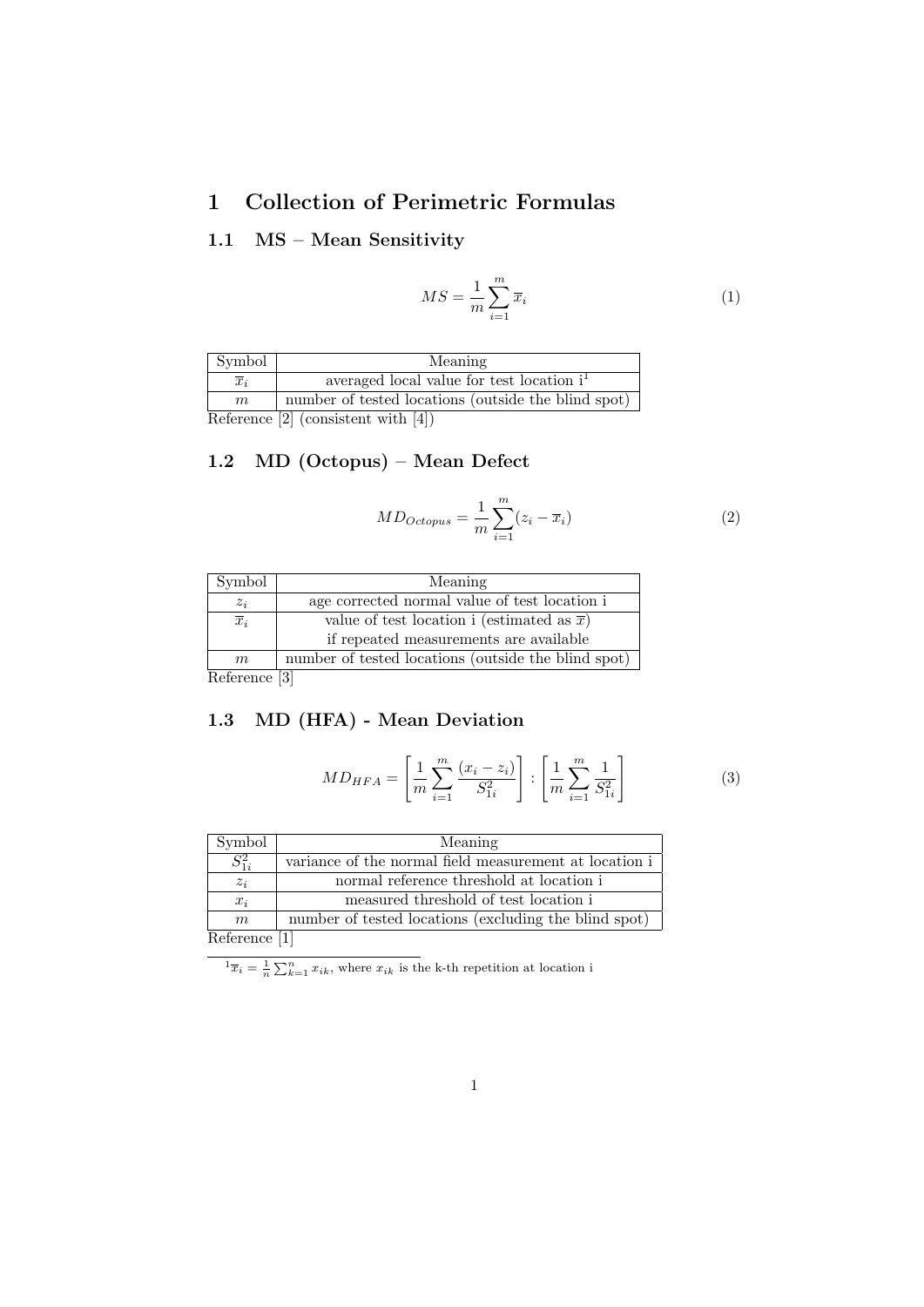### 1.4 LV (Octopus) - Loss Variance

$$
LV = \frac{1}{m-1} \sum_{i=1}^{m} (z_i - \overline{x}_i - MD_{Octopus})^2
$$
 (4)

| Symbol           | Meaning                                            |
|------------------|----------------------------------------------------|
| $MD_{Octopus}$   | Mean Defect as defined above                       |
| $z_i$            | age corrected normal value of test location is     |
| $\overline{x}_i$ | value of test location i (estimated as $\bar{x}$ ) |
|                  | if repeated measurements are available             |
| $m\,$            | number of tested locations                         |
| .                |                                                    |

Reference [4] (consistent with [3])

### 1.5 PSD (HFA) - Pattern Standard Deviation

$$
PSD = \sqrt{\left[\frac{1}{m}\sum_{i=1}^{m} S_{1i}^{2}\right] * \left[\frac{1}{m-1}\sum_{i=1}^{m} \frac{(x_{i} - z_{i} - MD_{HFA})^{2}}{S_{1i}^{2}}\right]}
$$
(5)

| Symbol     | Meaning                                                |
|------------|--------------------------------------------------------|
| $MD_{HFA}$ | Mean Deviation as defined above                        |
| $S_{1i}^2$ | variance of the normal field measurement at location i |
| $z_i$      | normal reference threshold at location i               |
| $x_i$      | measured threshold of test location i                  |
| m          | number of tested locations (excluding the blind spot)  |
|            | <b>C.A.</b>                                            |

Reference [1]

### 1.6 SF (Octopus) - Short-term Fluctuation

$$
SF_{Octopus} = \sqrt{\frac{1}{m} \sum_{i=1}^{m} \left( \frac{1}{n-1} \sum_{j=1}^{n} (x_{ij} - \overline{x}_i)^2 \right)} = \sqrt{\frac{1}{m} \sum_{i=1}^{m} s_i^2}
$$
(6)

| Symbol           | Meaning                                               |
|------------------|-------------------------------------------------------|
| $x_{ij}$         | measured DLS value at location i in repetition j      |
| $\overline{x}_i$ | value of test location i (estimated as $\bar{x}$ )    |
|                  | if repeated measurements are available                |
| $\boldsymbol{n}$ | number of repetitions                                 |
| m                | number of tested locations with short-term repetition |
|                  | Boforoneo [3] (and [4])                               |

Reference [3](and [4])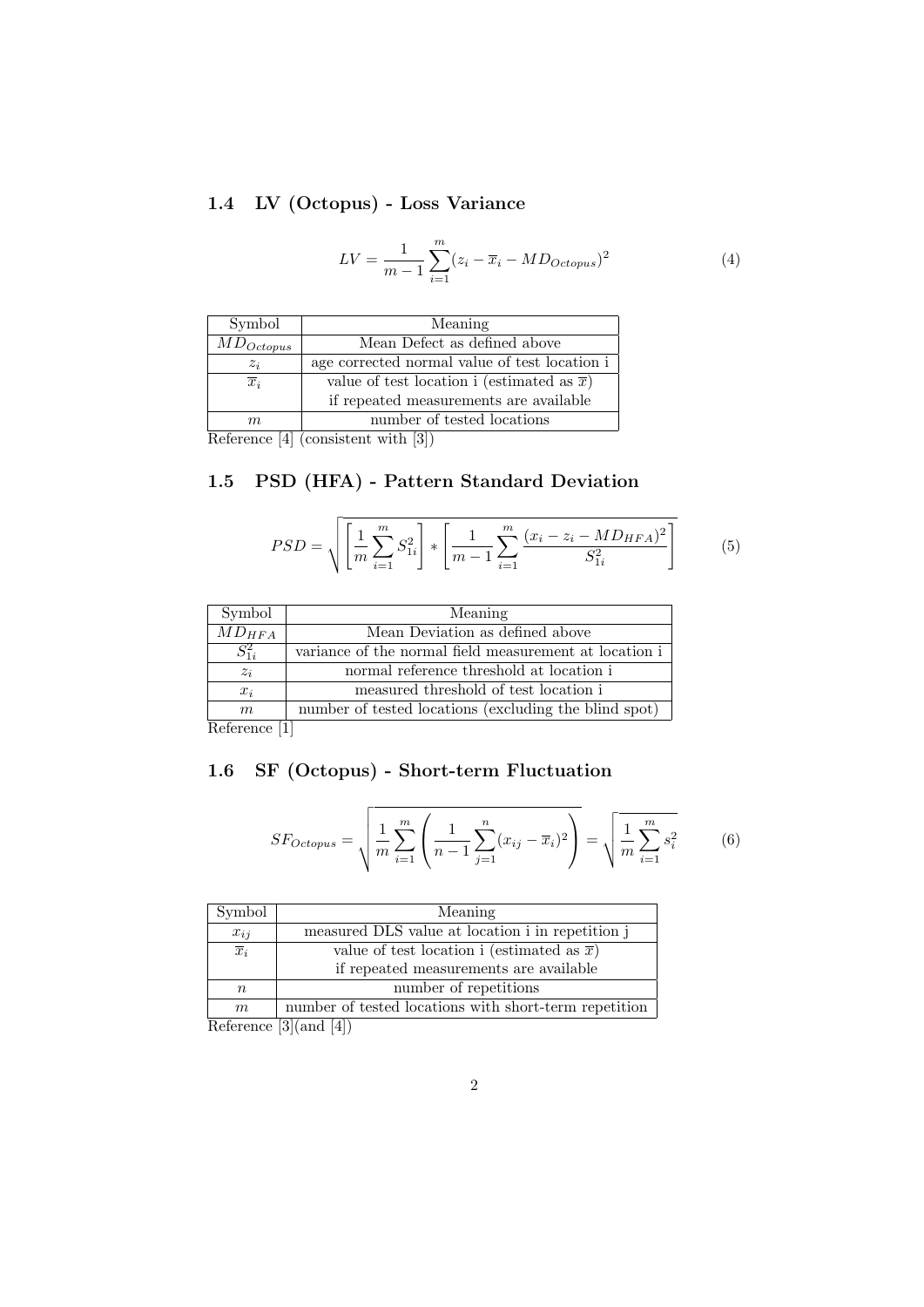### 1.7 SF (HFA) - Short-term Fluctuation

$$
SF_{HFA} = \sqrt{\left[\frac{1}{10}\sum_{i=1}^{10} S_{2i}^2\right] * \left[\frac{1}{10}\sum_{i=1}^{10} \frac{(x_{i1} - x_{i2})^2}{2S_{2i}^2}\right]}
$$
(7)

| Symbol        | Meaning                                        |
|---------------|------------------------------------------------|
| $S_{2i}^2$    | normal intratest variance at location i        |
| $x_{i1}$      | measured threshold of test location i          |
| $x_{i2}$      | repeated measured threshold of test location i |
| 10            | fixed number of repeated test locations        |
| Roferonce [1] |                                                |

Reference [1]

### 1.8 LF - Long-term Fluctuation

$$
LF = \sqrt{\frac{1}{m} \sum_{i=1}^{m} s_i^2}
$$
 (8)

| Symbol        | Meaning                                              |
|---------------|------------------------------------------------------|
| $s^2$         | long-term variance for the measured location i       |
| m             | number of tested locations with long-term repetition |
| Reference [4] |                                                      |

Reference [4]

#### 1.9 CLV (Octopus) - Corrected Loss Variance

$$
CLV = LV - \frac{1}{n} SF_{Octopus}^2 \tag{9}
$$

| Symbol         | Meaning                                                                                                            |
|----------------|--------------------------------------------------------------------------------------------------------------------|
|                | Loss Variance as defined above                                                                                     |
| $SF_{O}ctopus$ | Short-term Fluctuation as defined above for Octopus                                                                |
|                | number of repetitions                                                                                              |
|                | $\mathbf{D}$ for $\mathbf{L}$ for $\mathbf{L}$ for $\mathbf{L}$ for $\mathbf{L}$ for $\mathbf{L}$ for $\mathbf{L}$ |

Reference [4] (consistent with [3])

#### 1.10 CPSD (HFA) - Corrected Pattern Standard Deviation

$$
CPSD = \begin{cases} 0 & PSD^2 \le k * SF_{HFA}^2 \\ \sqrt{PSD^2 - k * SF_{HFA}^2} & PSD^2 > k * SF_{HFA}^2 \end{cases}
$$
(10)